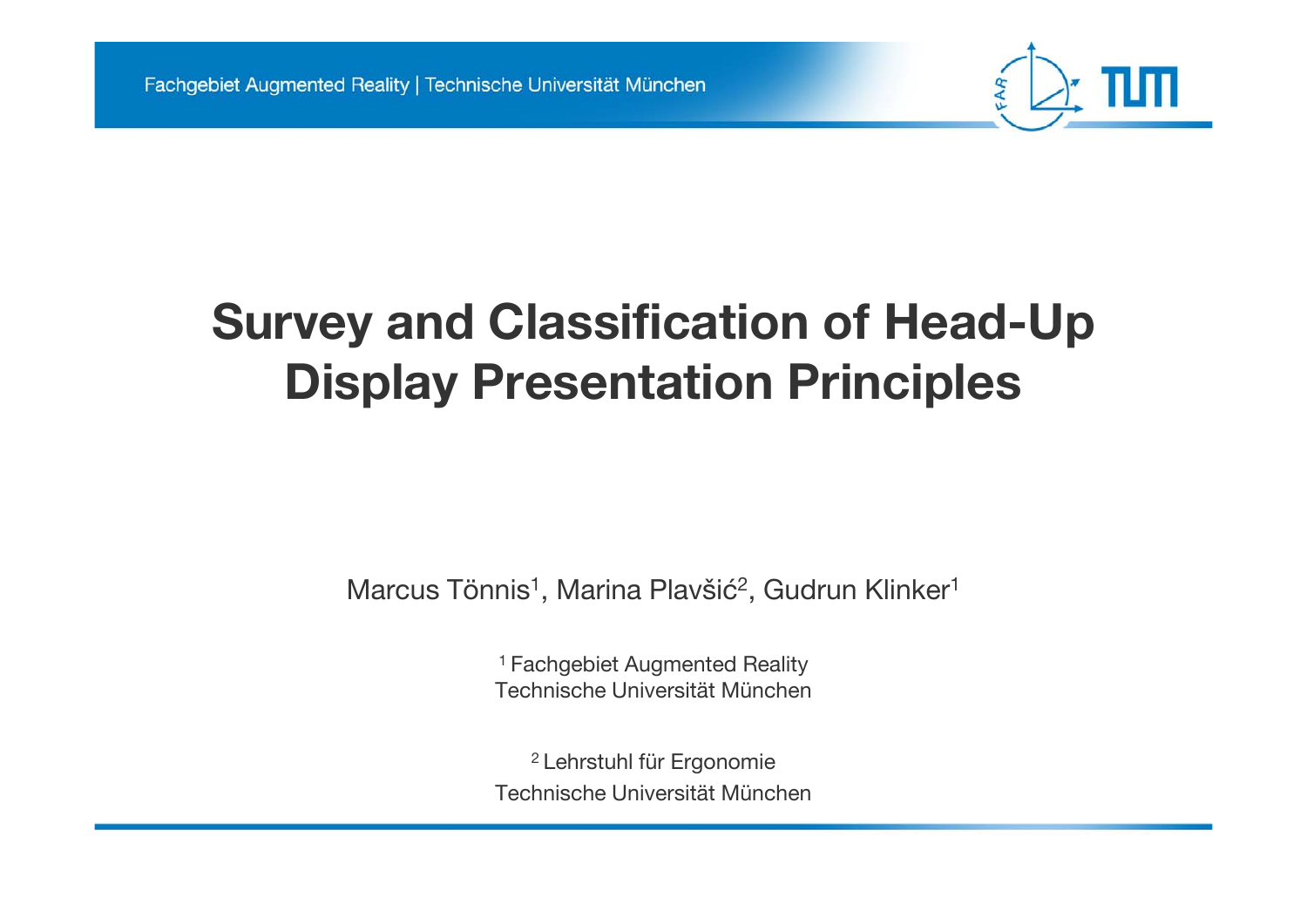

### **Motivation**

- • Future HUDs might provide ways to superimpose the outside world with virtual information, i.e. enable Augmented Reality (AR)
- • Various AR systems are already under development and run through user studies
- $\bullet$ Problem: *Independent variables*
- $\bullet$  Reason: AR visualizations use *multiple principles* of presentation. To clearly attribute measured effects to a specific independent variable only one principle may be changed between two variants
- • Issue: Different system variants often have multiple parameters affected
- • Awareness: Know about different principles of presentation before you start system and test design

<sup>•</sup> Azuma, R. (1997). A Survey of Augmented Reality. Presence: Teleoperators and Virtual Environments, 6(4), 355–385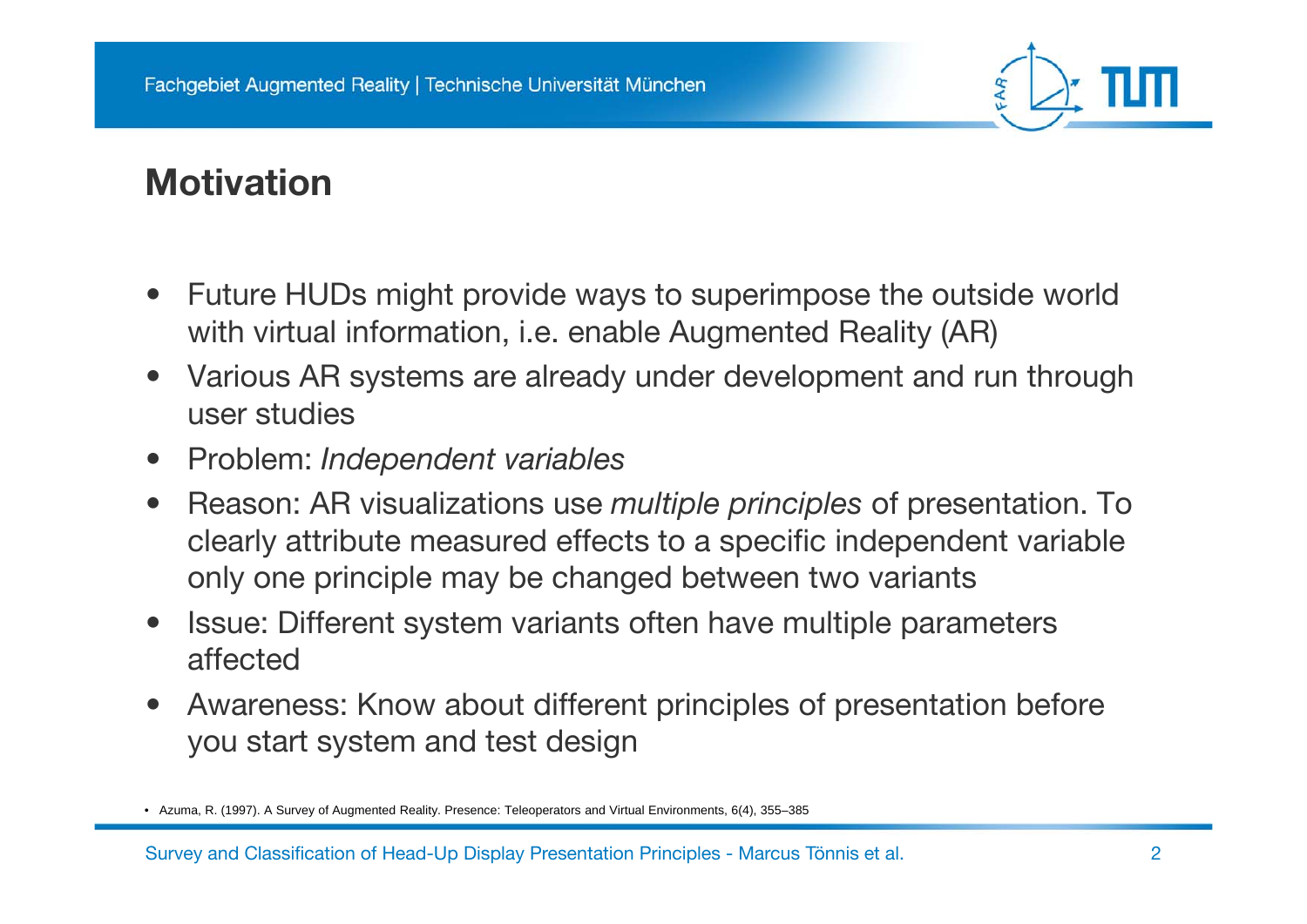

#### **Overview**

- •3D space for information presentation
- $\bullet$ Classes of dimensions for information presentation
- •Design examples and potential cross-relationships of designs
- $\bullet$ **Conclusion**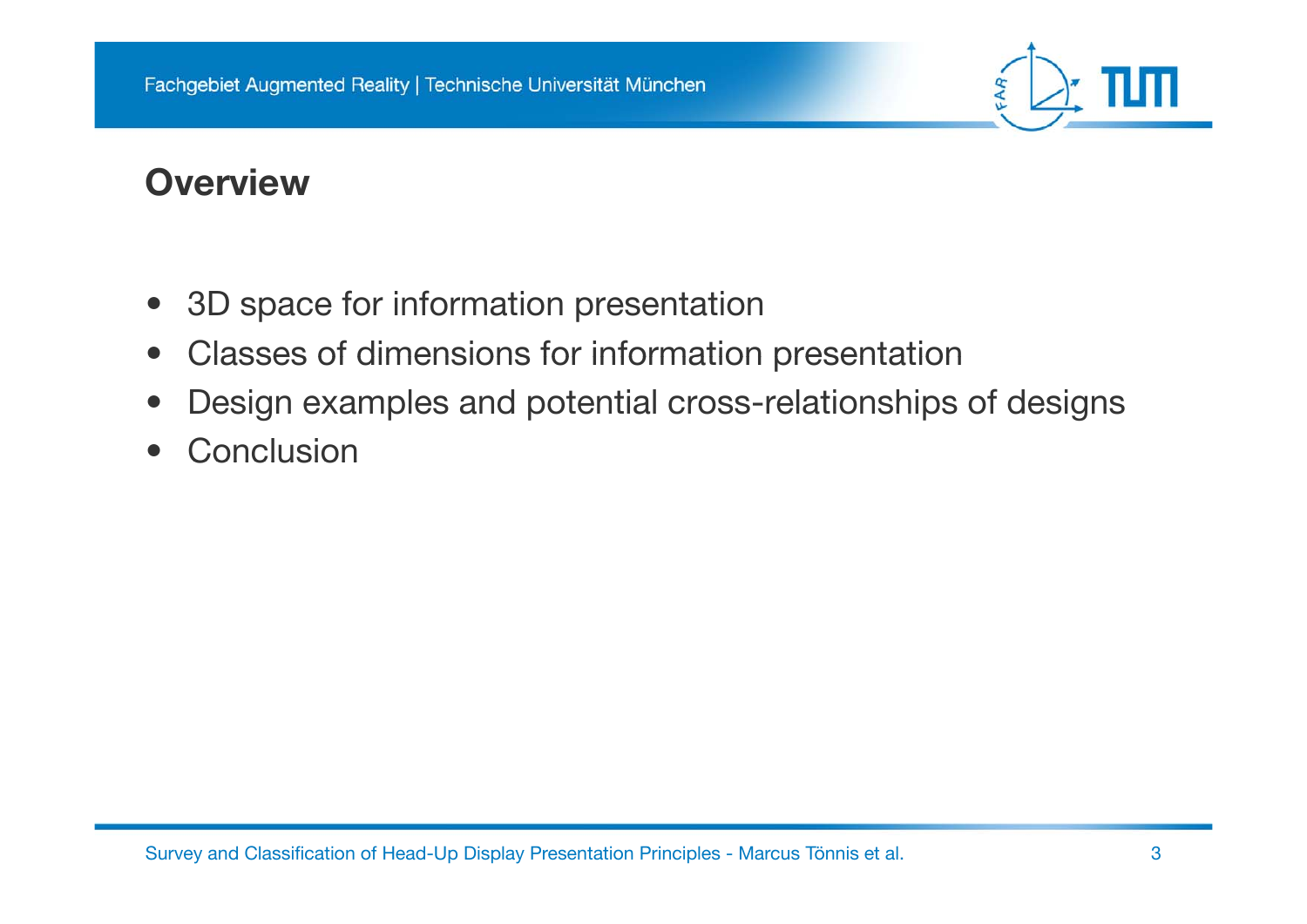

## **3D Space for Information Presentation**

- • With AR, information no longer requires stationary displays as carrier - it can move into the surrounding world
- • With the paradigm of AR, information has the potential to be presented at the direct place where the origin for the need of information presentation is located
- $\bullet$ Instead of 2D on conventional displays, AR extends to 3D



Survey and Classification of Head-Up Display Presentation Principles - Marcus Tönnis et al. 4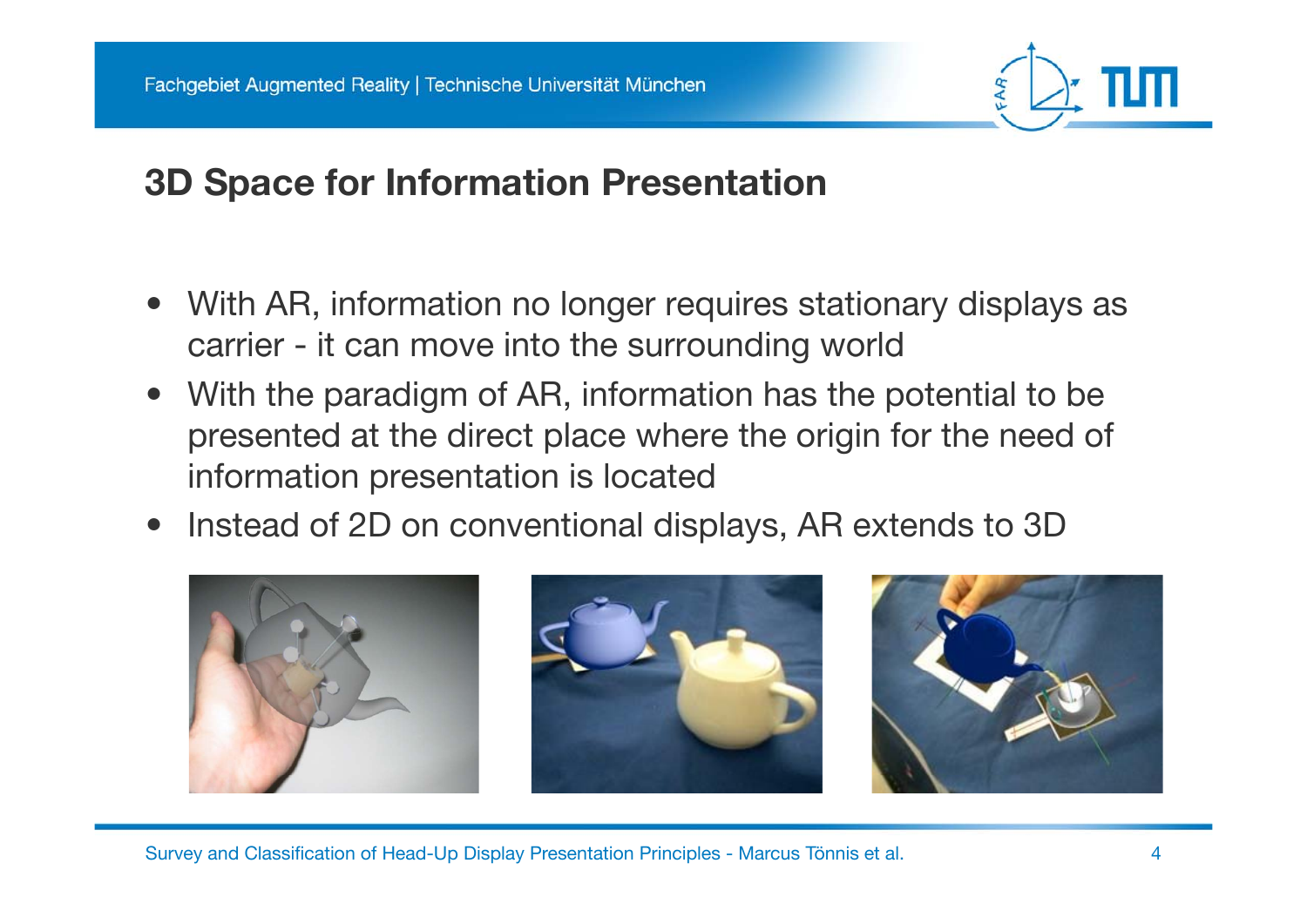#### **Issues of the 3D Presentation Space**

- • Information **locally fixed** to the environment **moves** over the HUD
- • Dynamic layouting for avoidance of occlusion of relevant objects
- •Focal accommodation – depth queues



AR

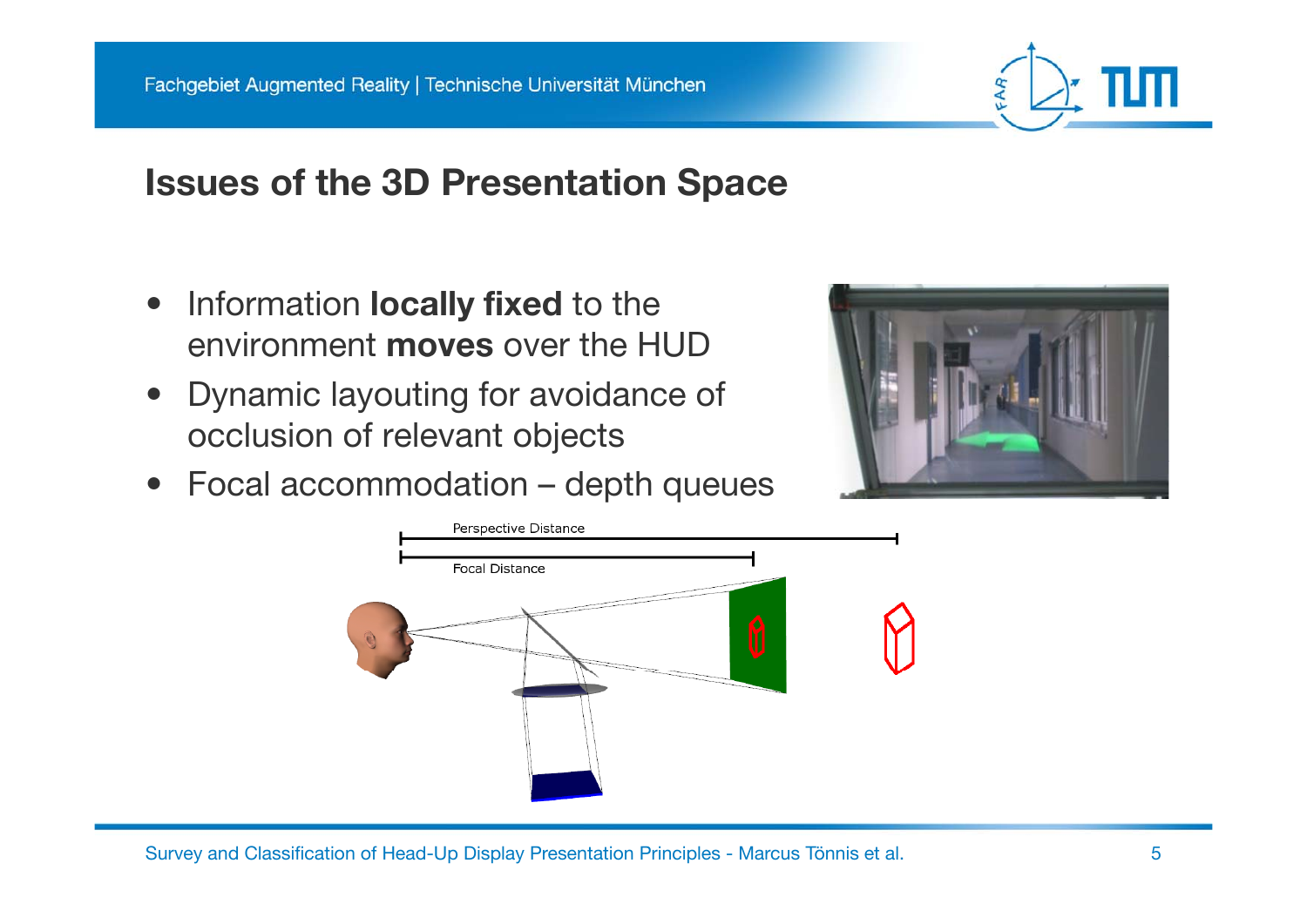## **Classes of Dimensions for Information Presentation I**

- • Continuous vs. Discrete Information Presentation
	- –Continuous information must not be immersive information
	- – Discrete information (e.g. warning events) cause driver to leave control circuit of driving task
- $\bullet$ 2D Symbolic vs. 3D Information Presentation
	- –2D symbolic information can use flat icons
	- 3D information renders virtual 3D objects
- $\bullet$ • Contact-analog vs. Unregistered Presentation
	- –Information may be registered with the environment (contact-analog)
	- –Information may be placed independently of a location in the surrounding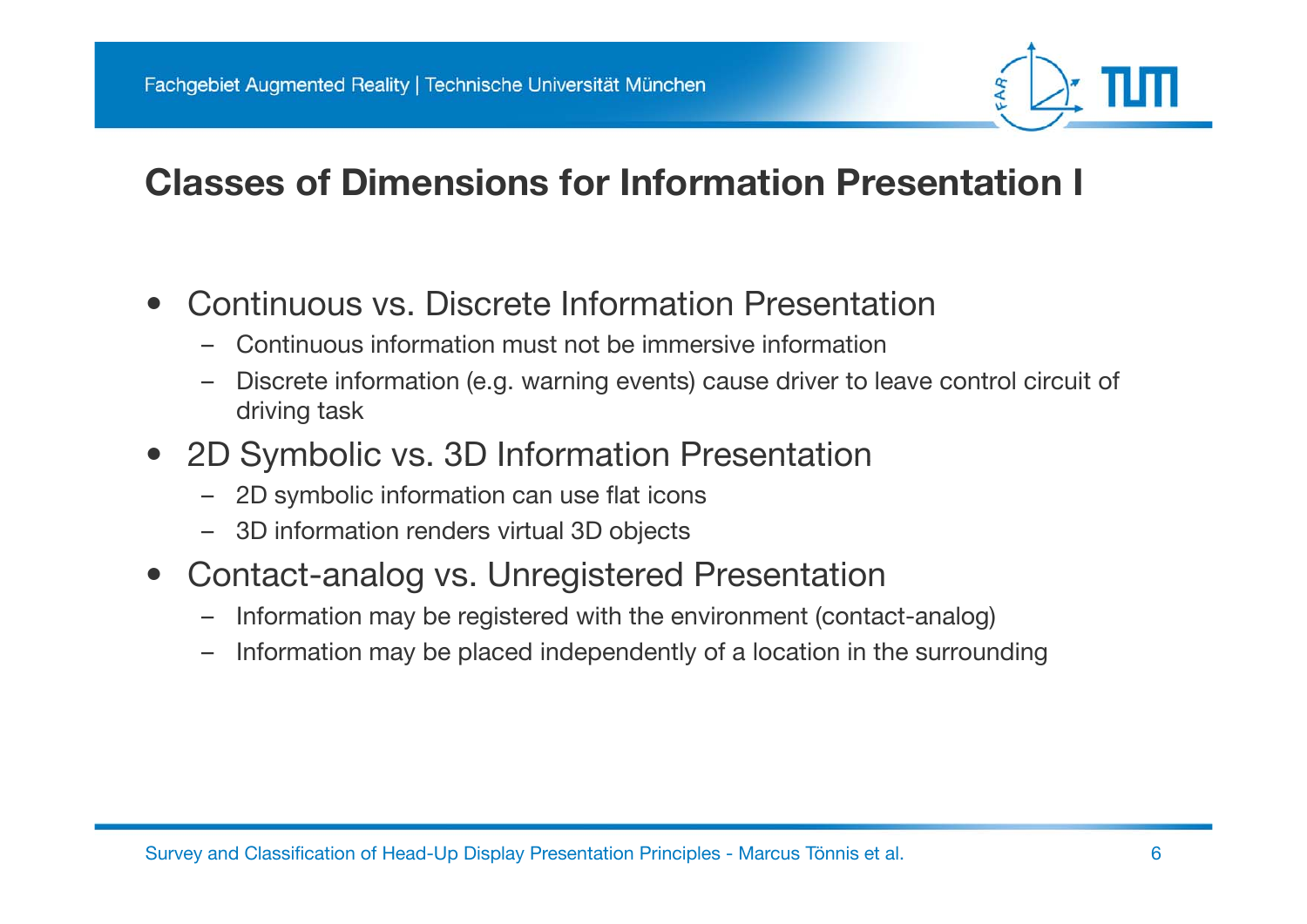## **Classes of Dimensions for Information Presentation II**

- $\bullet$  Presentation in Different Frames of Reference
	- Virtual information can be presented from the driver's point of view, embedding in the perceived scenery
	- Virtual information can also use another frame of reference e.g. a bird's eye map
- •Direct vs. Indirect Referencing of Objects or Situations
	- –Direct referencing refers to objects that reside in the drivers field of view
	- –Indirect referencing refers to objects that lie occluded in the drivers field of view
	- Pure referencing intends to guide the attention of the driver to a direction outside the field of view
- • Location of Presentation in Relation to Glance Direction
	- – With glance tracking systems, information can be placed w.r.t. the glance direction of the driver
	- Issues are not to obstruct the view but to keep the information perceivable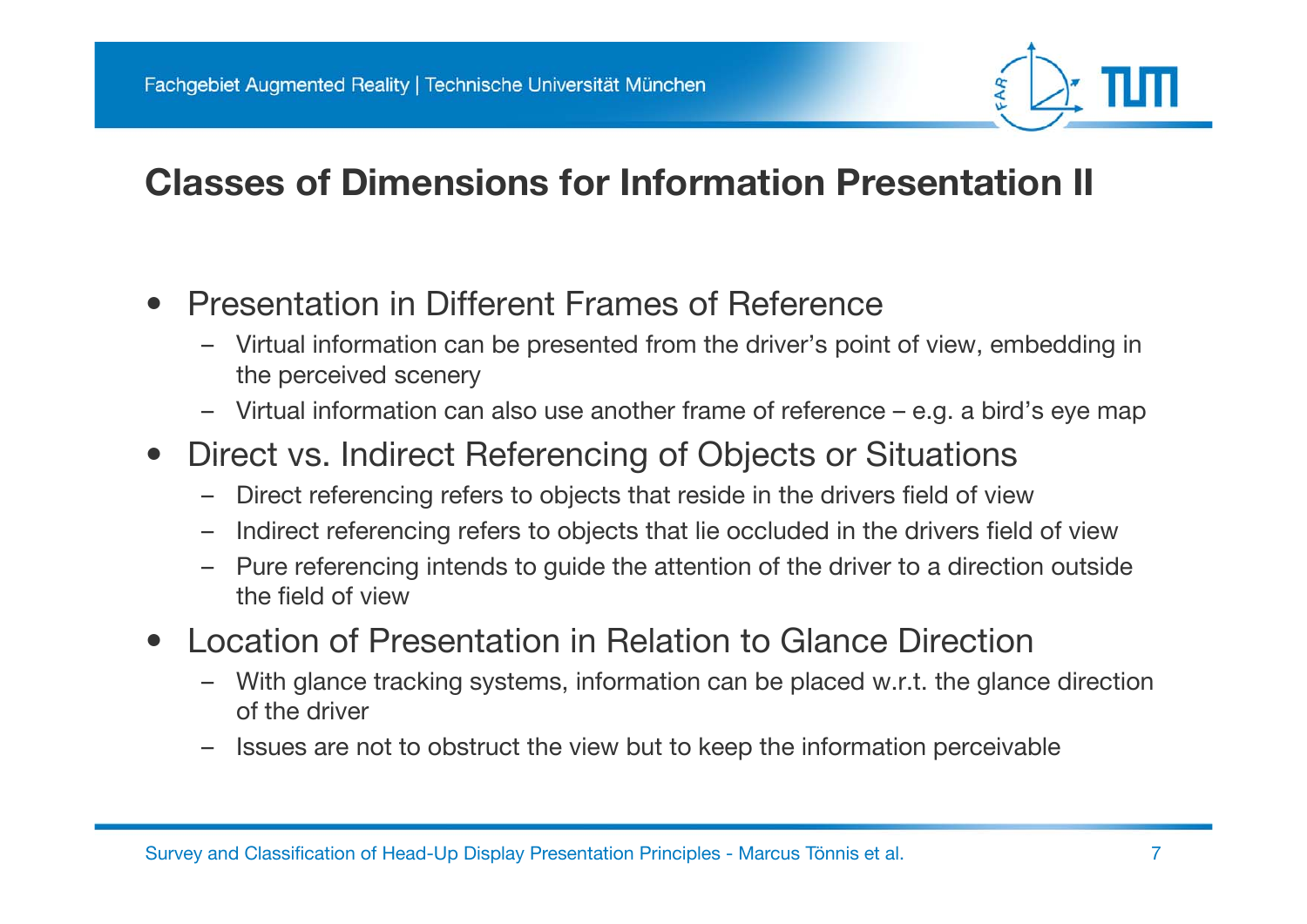

## **Design Examples and potential Cross-relationships of Designs**

• Paper illustrates and discusses pair-wise combinations of dimensions

| Continuity $(1)$          |  |  |  |
|---------------------------|--|--|--|
| Representation $(2)$      |  |  |  |
| Registration in Space (3) |  |  |  |
| Frame of Reference (4)    |  |  |  |
| Type of Reference $(5)$   |  |  |  |
| Glance Relation (6)       |  |  |  |
|                           |  |  |  |

• Only marked will be illustrated in subsequence – see paper for full survey

Survey and Classification of Head-Up Display Presentation Principles - Marcus Tönnis et al. 8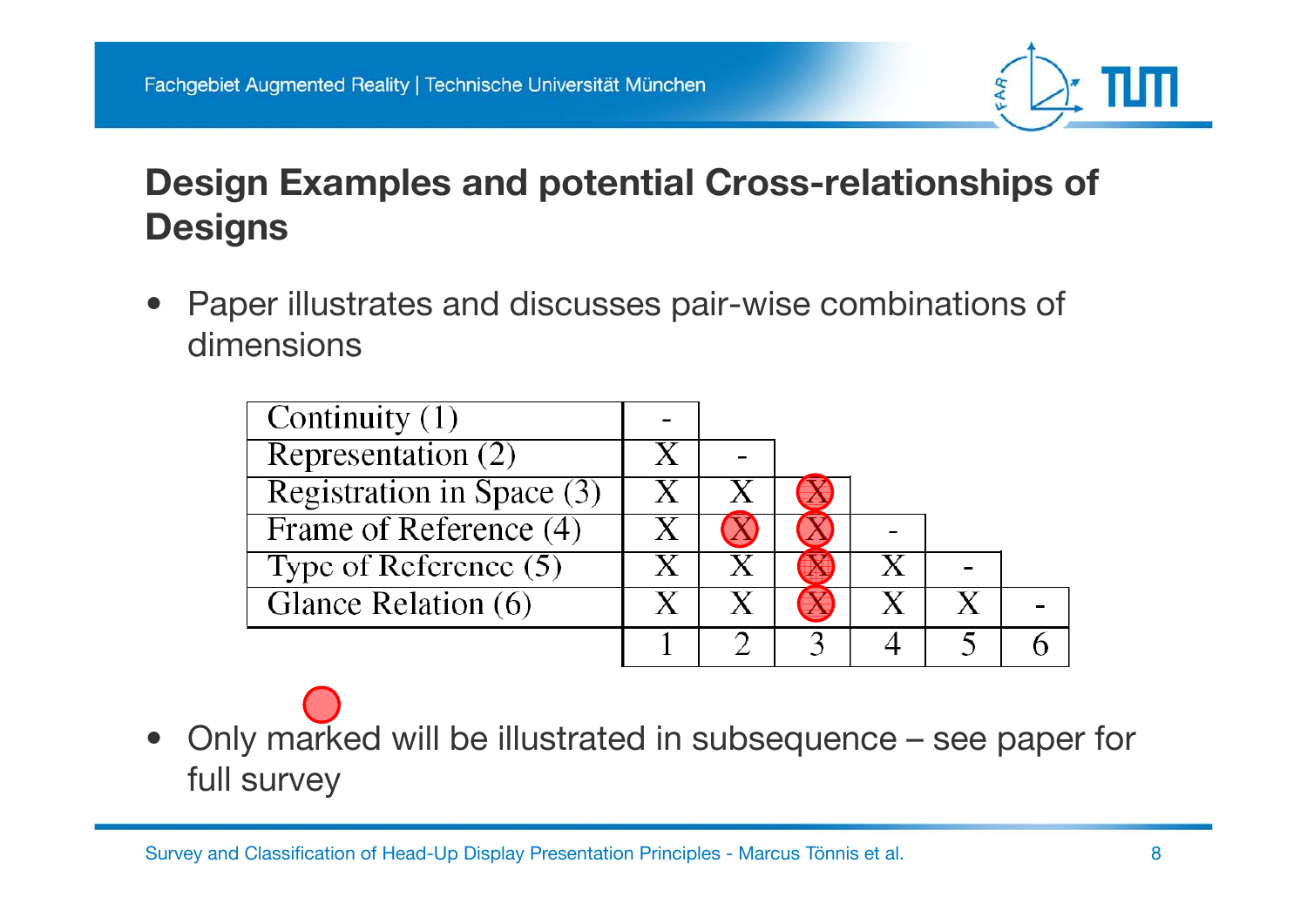

### **Constraints of Display Technology (3)**

- •Human eye focuses to the **focal distance** to perceive the image
- $\bullet$  Image is rendered in a **perspective distance** shorter than a **real object** (green car).
- =>Reverted De pth Cue

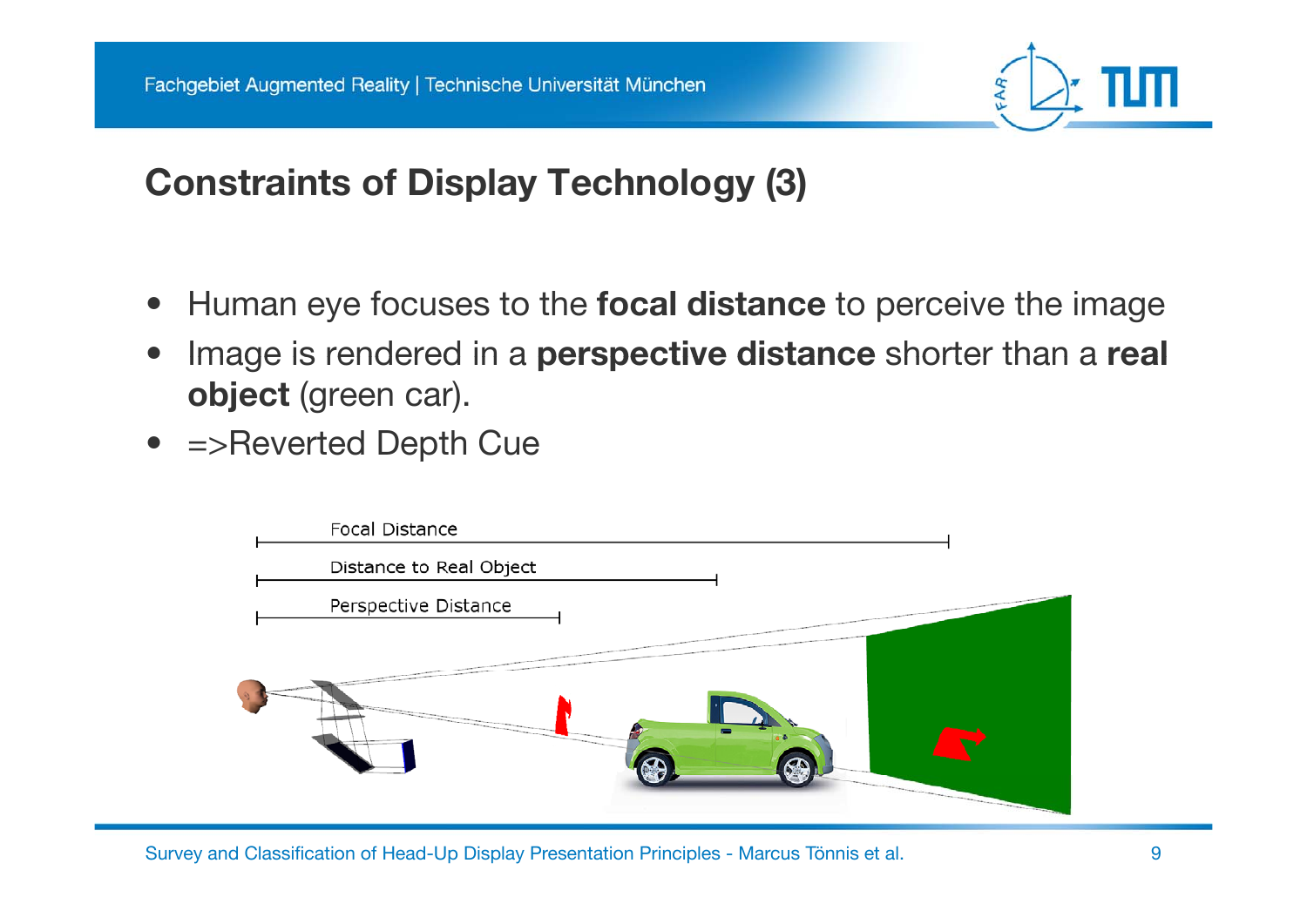# **Registration in Space vs. Type of Referencing (3 vs 5)**

- •Example: system for guidance of a car driver's attention
- $\bullet$ Different registration in space
	- –Bird's eye scheme is unregistered (1)
	- 3D arrow is contact-analog (2)
- Different types of referencing •
	- Bird's eye scheme shows location (1)
	- 3D arrow shows direction (2)
- • Issues when testing
	- – Benefit for pointing to location instead of pointing to a direction? (1)
	- Benefit for information embedded into the world (less need for transformation between frames of reference)? (2)





<sup>•</sup> Tönnis, M., Sandor, C., Lange, C., Klinker, G., & Bubb, H. (2005, October). Experimental Evaluation of an Augmented Reality Visualization for Directing a Car river's Attention. In Proceedings of the International Symposium on Mixed and Augmented Reality (ISMAR)

<sup>•</sup> Tönnis, M., & Klinker, G. (2006, October). Effective Control of a Car Drivers Attention for Visual and Acoustic Guidance towards the Direction of Imminent Dangers. In Proc. of International Symposium on Mixed and Augmented Reality (ISMAR)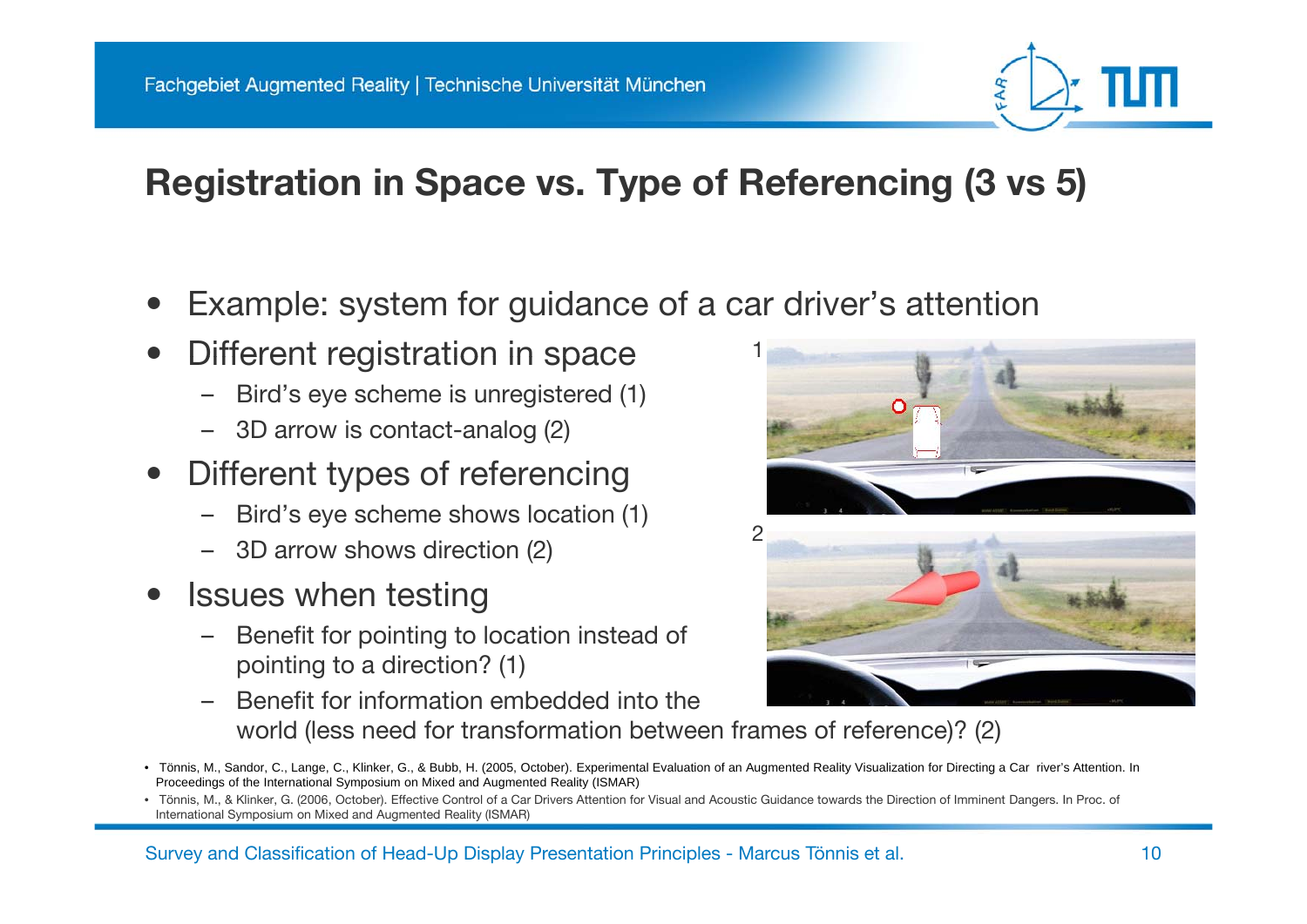

#### **Registration vs. Frames of Reference (3 vs 4)**

- •Example: system for guidance of a car driver's attention
- $\bullet$ Different registration in space
	- –Bird's eye scheme is unregistered (1)
	- 3D arrow is contact-analog (2)
- Different frames of reference •
	- Bird's eye: Transform to coordinate system presentation - gather information - transform back to real world coordinate system – interpret (1)
	- 3D arrow: Embedded as object floating in the world coordinate system (2)





<sup>•</sup> Tönnis, M., Sandor, C., Lange, C., Klinker, G., & Bubb, H. (2005, October). Experimental Evaluation of an Augmented Reality Visualization for Directing a Car river's Attention. In Proceedings of the International Symposium on Mixed and Augmented Reality (ISMAR)

<sup>•</sup> Tönnis, M., & Klinker, G. (2006, October). Effective Control of a Car Drivers Attention for Visual and Acoustic Guidance towards the Direction of Imminent Dangers. In Proc. of International Symposium on Mixed and Augmented Reality (ISMAR)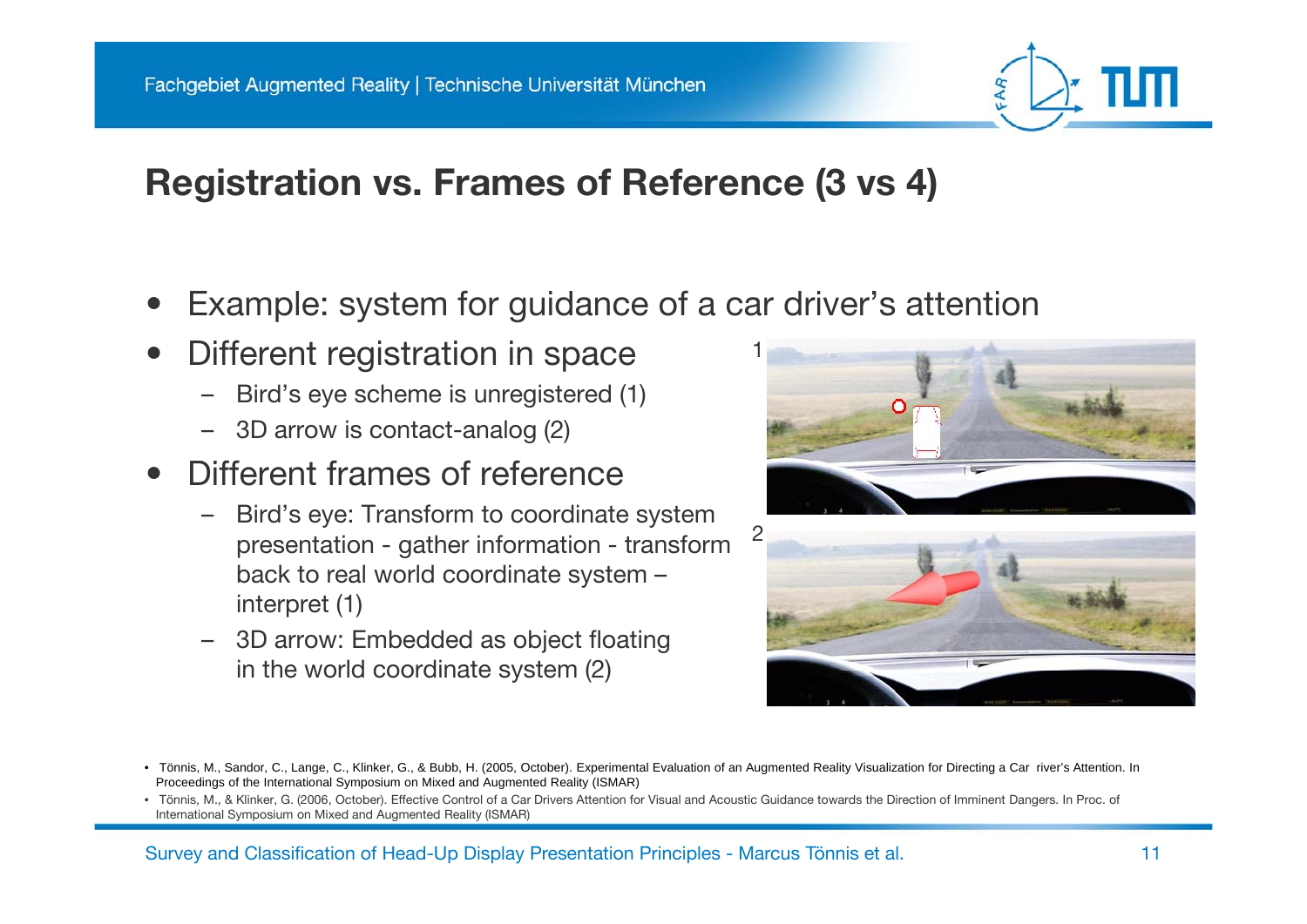#### **Representation vs. Frame of Reference (2 vs 4)**

- •Example: Navigation systems
- $\bullet$  Different frames of reference
	- North Up: Exocentric (1)
	- Face Up: Exocentric, but motion compensated to egomotion (2)
	- AR presentation: Fully egocentric (in perspective and in motion behavior) (3)
- • Varying Representation
	- 2D: Available HUD (2)
	- 3D: In embedded visualization (1) and AR (3)
- • To which variation do results of studiesattribute to?



• Lamb, M., & Hollands, J. G. (2005). Viewpoint Tethering in Complex Terrain Navigation and Awareness. In 49th Annual Meeting of the Human Factors and Ergonomics Society



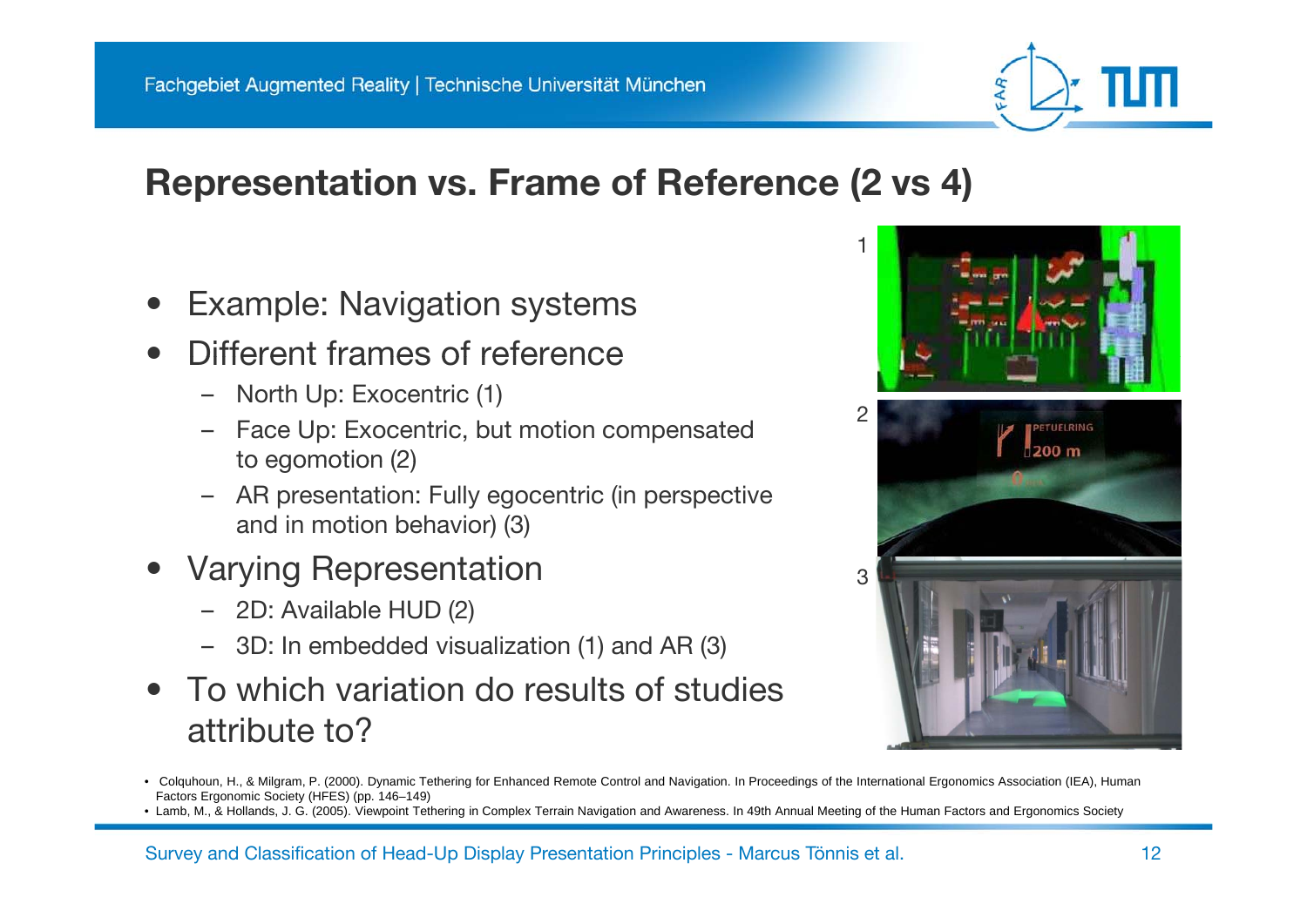

## **Registration vs. Glance Behavior (3 vs 6)**

- • Virtual objects can/could be registered to the glance behavior of the user
- • Upcoming issues
	- – Direct registration to the line of sight (foveal area of retina) occludes the whole surrounding
	- Adding a static offset to the virtual object disables looking at the virtual object it always keeps its offset to the line of sight
- Floating algorithms are necessary to establish a relation between an object of concern, its associated information and the dynamic placement if this information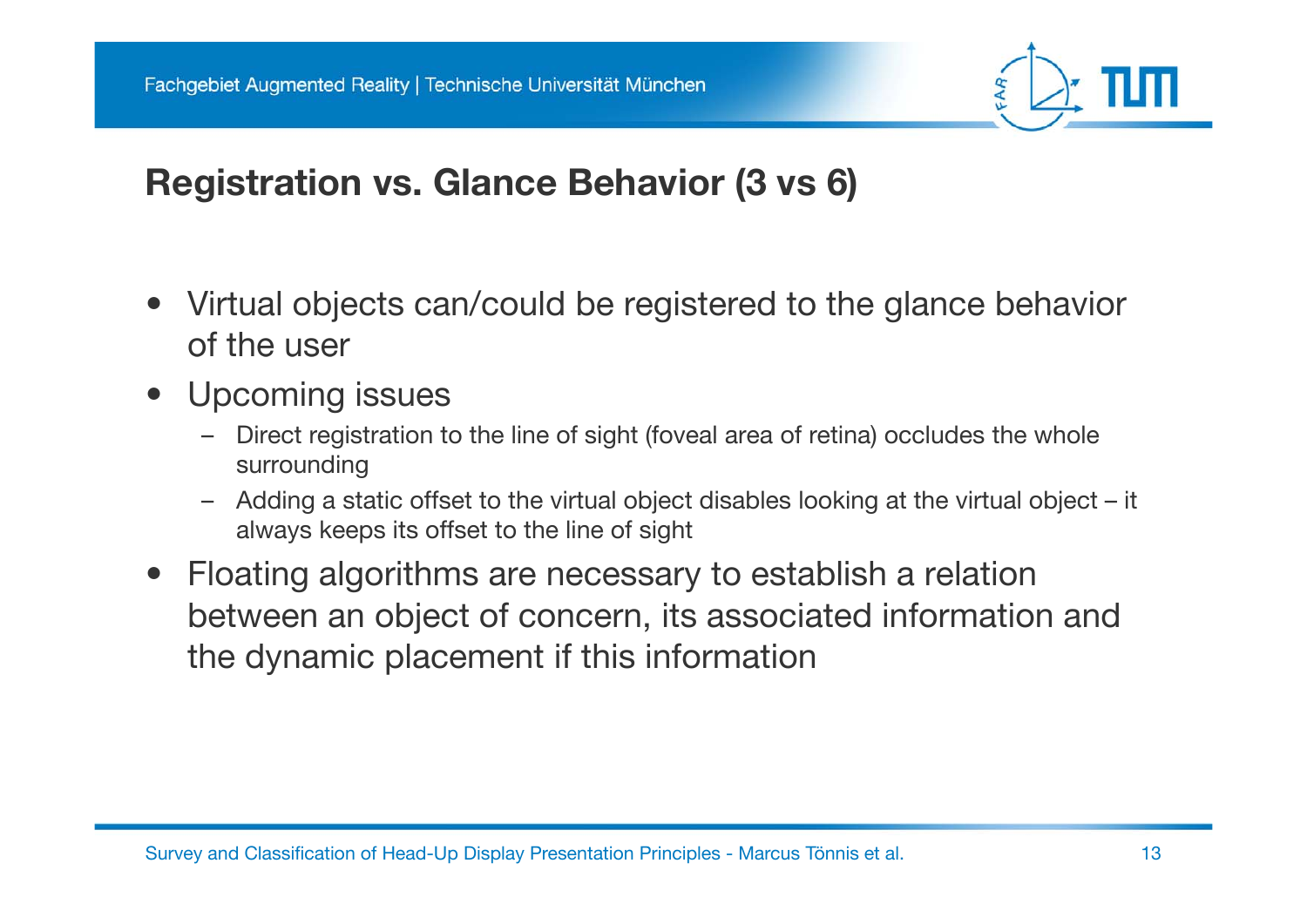

## **Conclusion**

- Spatial AR displays are not yet explored and standardized as conventional 2D displays are
- System development must carefully focus on even small changes to a presentation strategy
- Even minor changes may change the test outcome of a system in comparison to another
- Knowing about presentation principles and possible crossrelationships can avoid misleading results of user studies
- Future work has to investigate these dimensions to reveal foundations for presentation concepts

Survey and Classification of Head-Up Display Presentation Principles - Marcus Tönnis et al. 14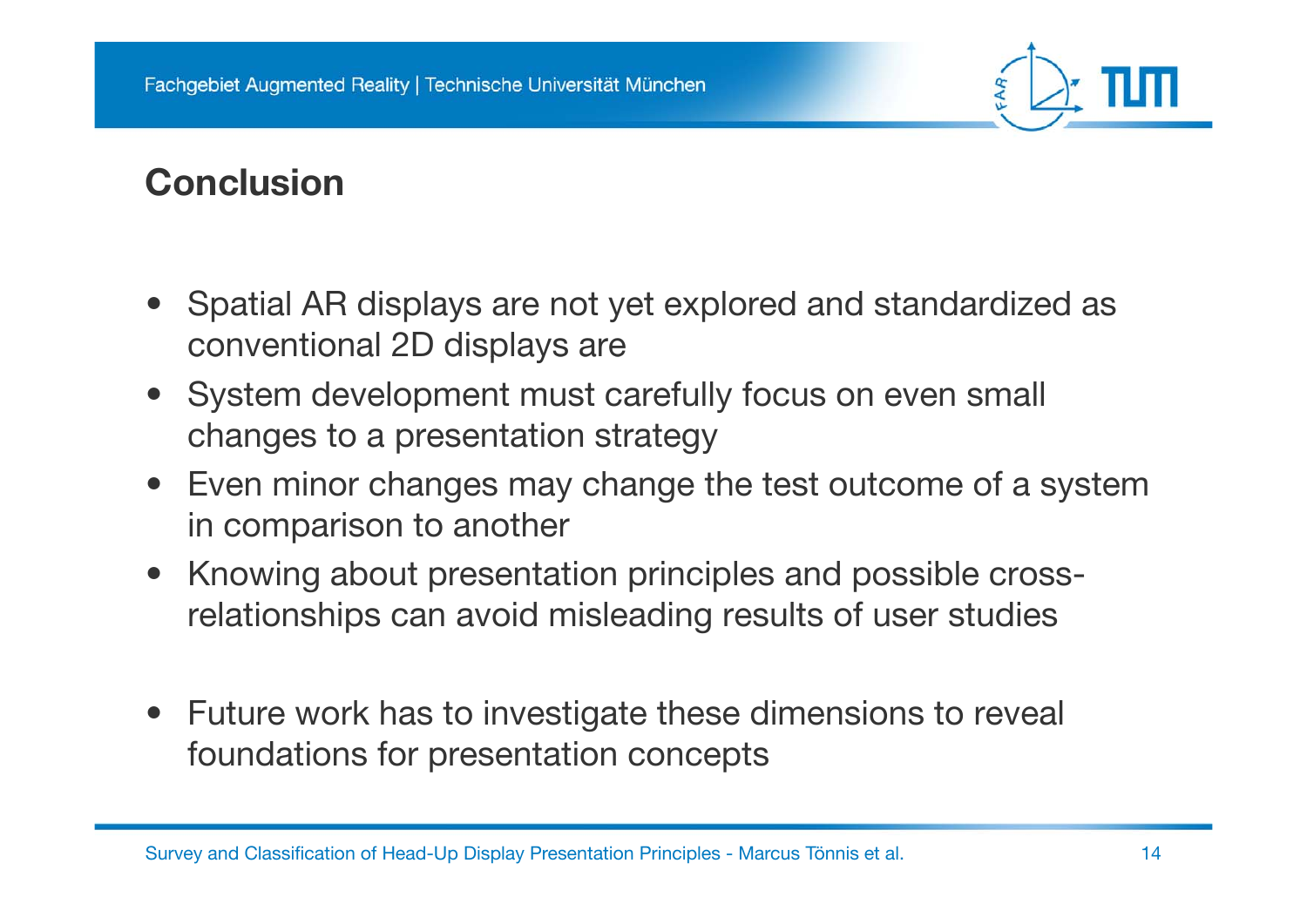

#### **In other words…**

- $\bullet$  Next time you develop two systems and put them into a user study,  $e.g., a$ 
	- **Continuous**, **3D** presentation with **contact-analog registration** in space showing **egocentric** information and referring **directly** to the object of concern and in **not glance mounted**
	- – **Discrete**, **2D** presentation **without spatial registration** showing its information in an **exocentric** manner but **indirectly** refers to the object of concern thereby being **glance mounted**
- Think if you really want to treat all these principles as one independent variable!